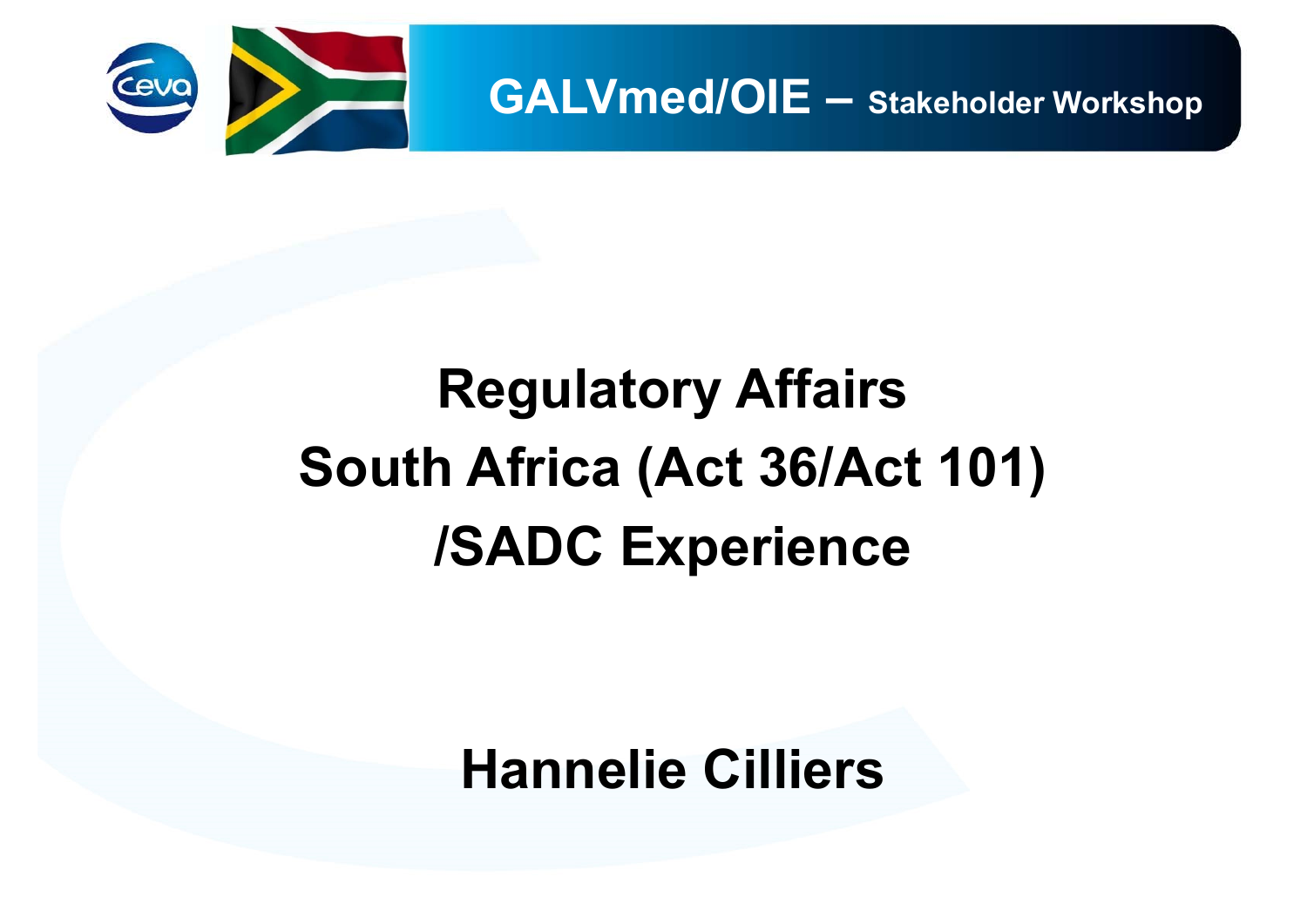

## **SADC Regulatory involvement**

- • **Ceva South Africa provide products/ maintain registrations in 10 SADC affiliate countries**
- •**Regulatory environment structure**
- Developed policies and guidelines established (e.g. SA)
- \* Recently established ( $+/-$  5y) policies and guidelines not well defined, first round of abbreviated registrations for established products in market (e.g. Zambia)
- Newly established  $(+/- 1y)$  policies and guidelines not well defined, struggling to start regulatory process. (e.g. Mozambique)
- No regulatory process accept registrations from developed Regulatory systems (e.g. Swaziland)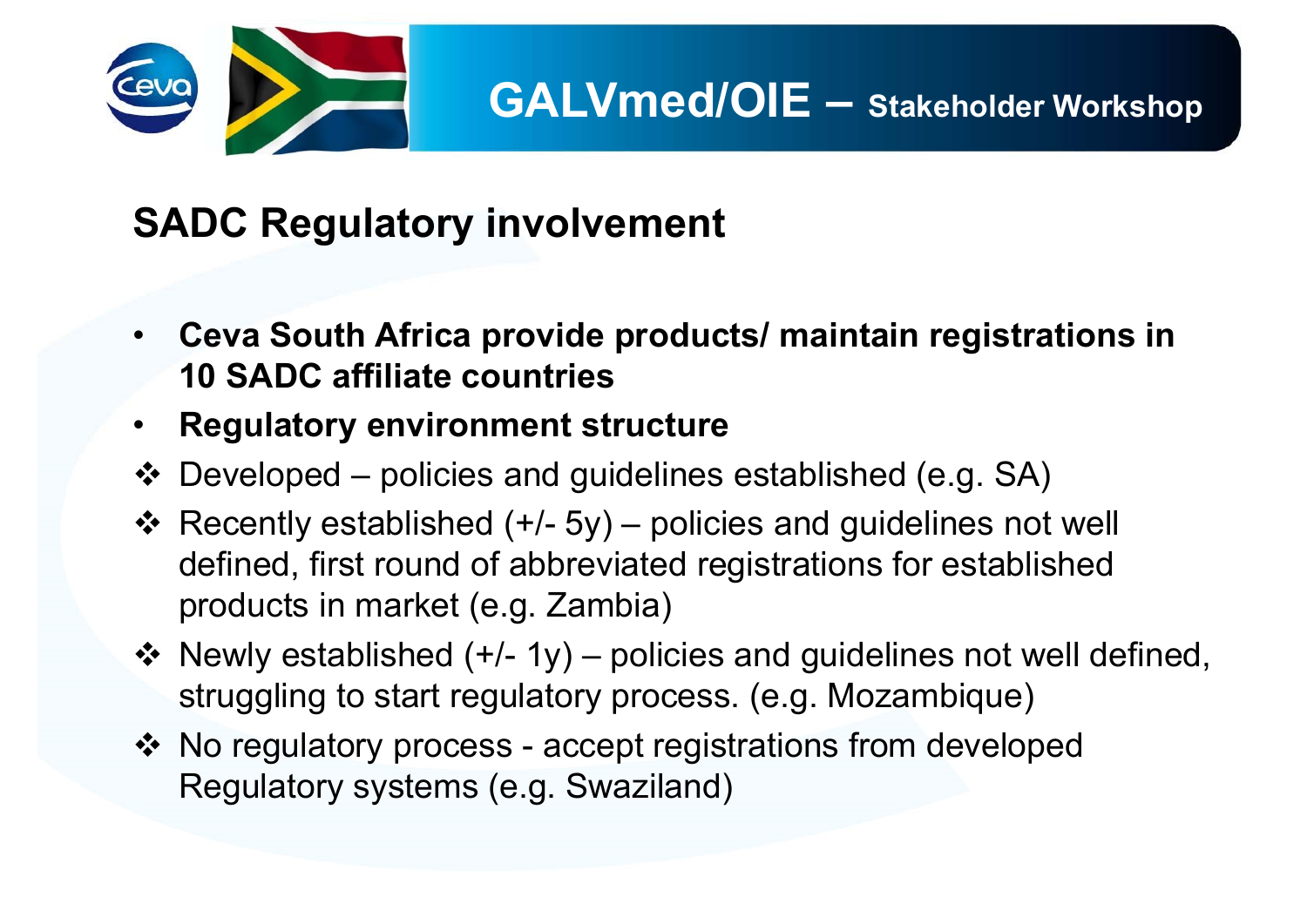

## **General challenges experienced**

- •**Harmonization within country regulatory systems**
- $\div$  SA Act 36, Act 101
- •**Guidelines**
- SA Act 36, recently and newly established organisations (e.g. Zambia, Mozambique)
- ❖ Interpretations of guidelines (e.g. Residue studies)
- Regional differences (e.g. Stability requirements, post importation testing)
- •**Registration Timelines**
- Staff capacity (Act 36 Public Private Partnership)
- ❖ Traceability through the process
- Expert evaluation capacity (e.g. GMO)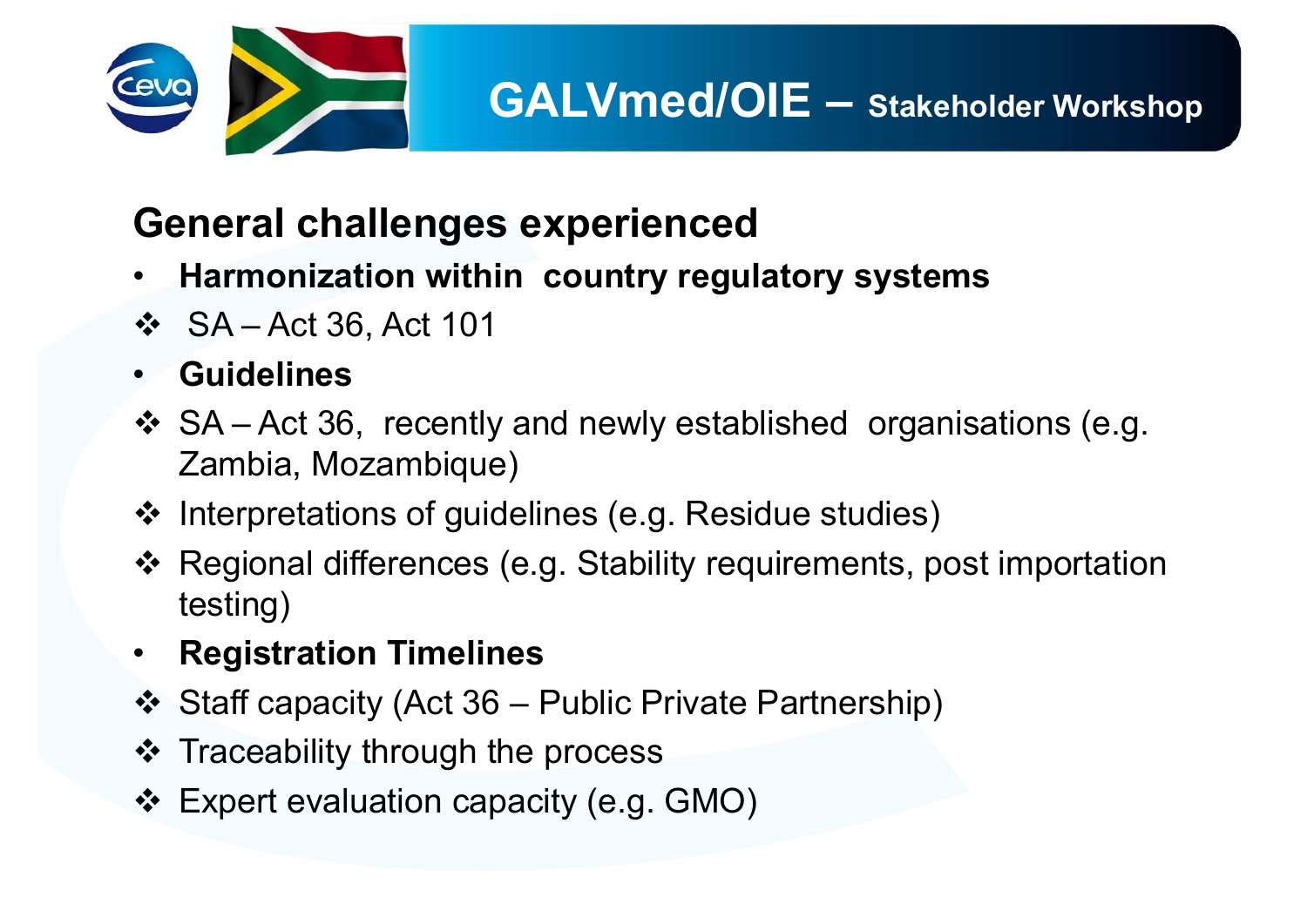

- •**Submission Format**
- ❖ Forms and requirements not standardized
- Requirements mostly the same (Regulatory staff spend a lot of time restructuring documents for submission)
- ❖ Sample Submission
- **❖ Artwork submission**
- •**Submission Language**
- Preferred main language spoken in the country (e.g. Portuguese Mozambique)
- $\bullet$ **Country Presence**
- Determined according to market development and size
- Registered office (e.g. SA, Mozambique)
- Distribution agent , Representative agent (e.g. Namibia, Zimbabwe)
- ❖ Requirements not the same for all countries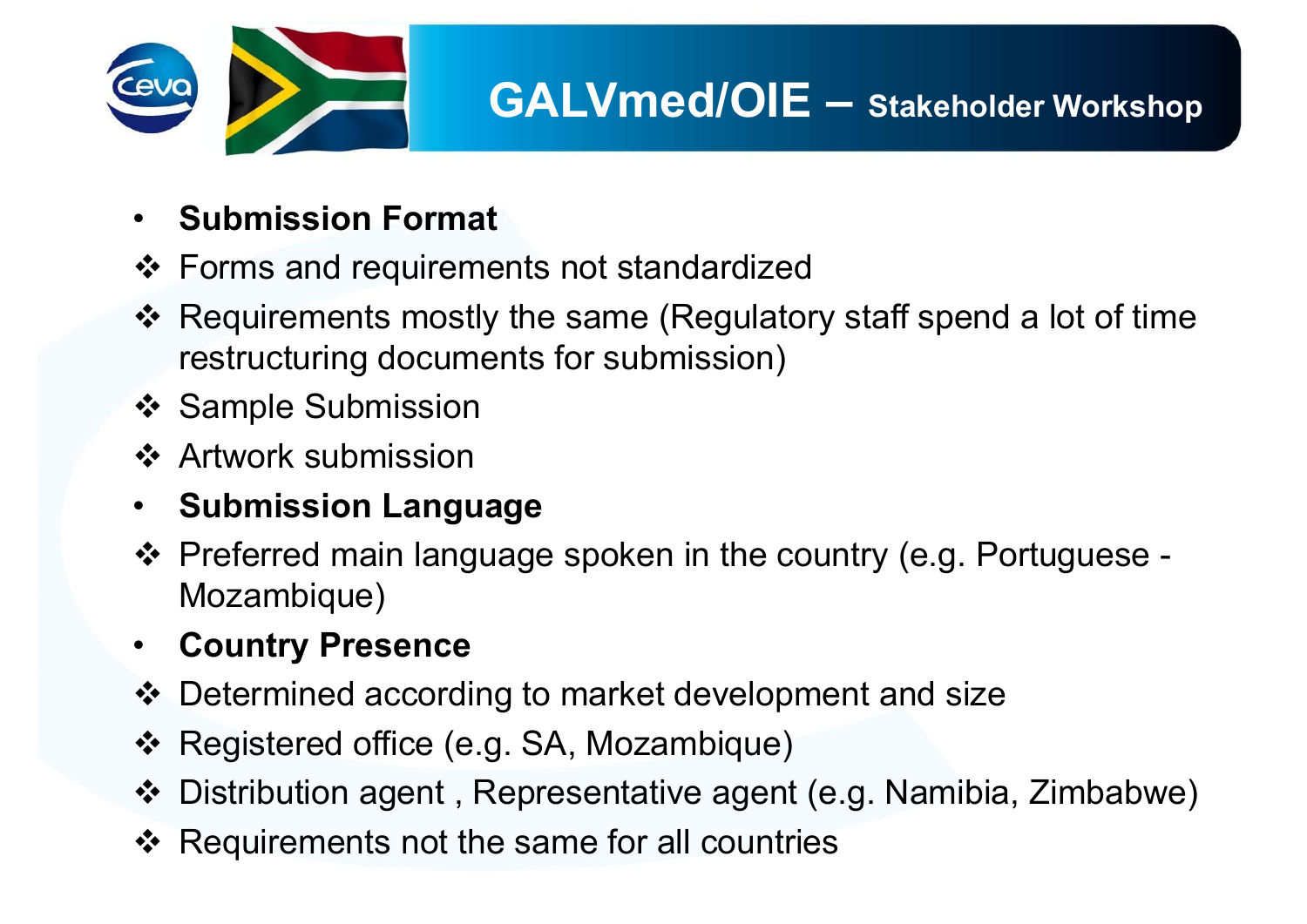

#### •**Communication**

- ❖ Difficult, with mostly lack of response
- Accessibility difficult to obtain meetings
- Mistakes on registration documentation (particularly in recently established authorities – leads to delays)

#### $\bullet$  . **Duplication of API's**

 Refusal of permission to import (e.g. Doramectin/Ivermectin vs Eprinomectin)

#### •**Fees**

- Exorbitant increase in registration and retention fees (tripled in 3 years in one instance)
- Some companies have opted for cancellation of some registrations